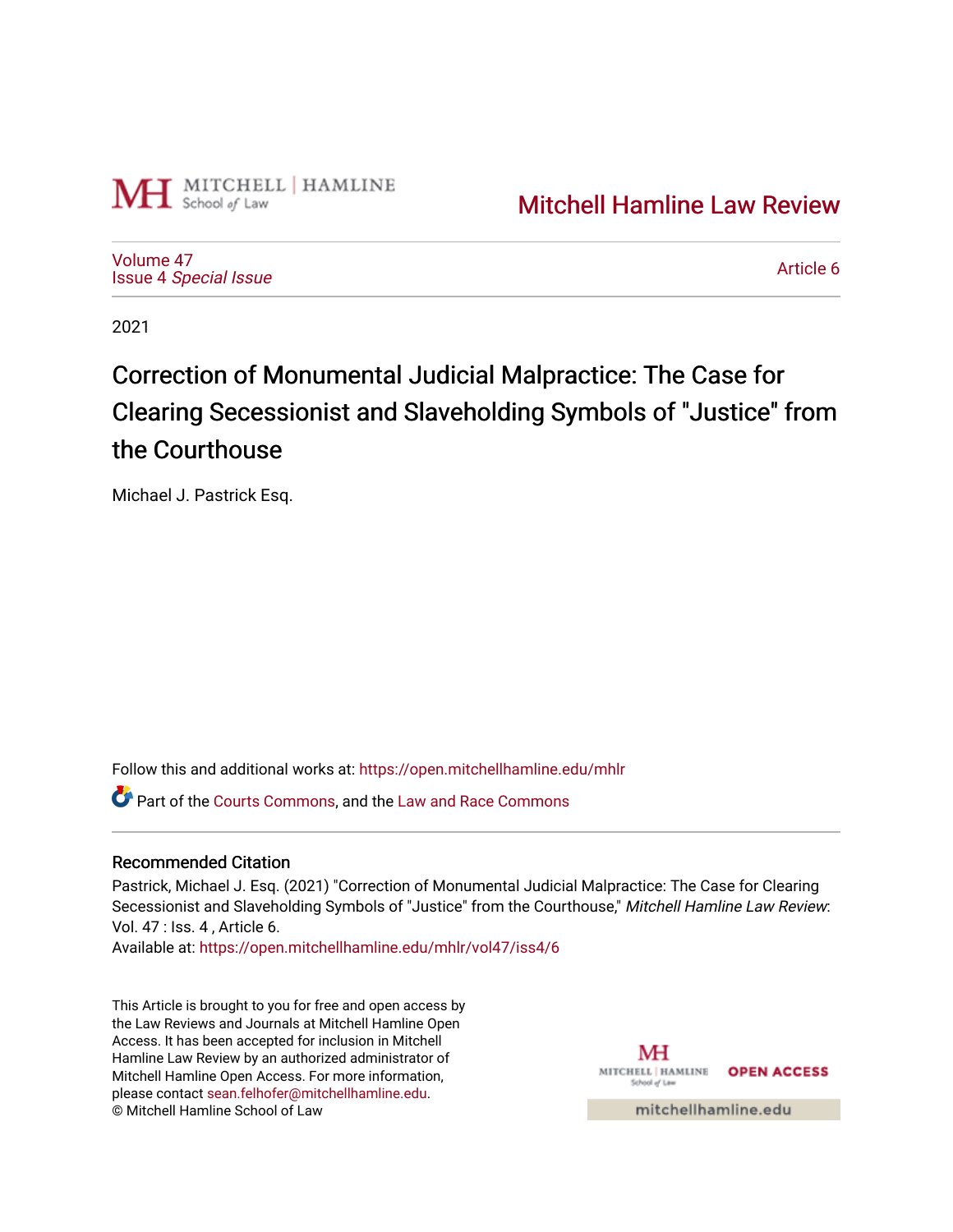# CORRECTION OF MONUMENTAL JUDICIAL MALPRACTICE: THE CASE FOR CLEARING SECESSIONIST AND SLAVEHOLDING SYMBOLS OF "JUSTICE" FROM THE COURTHOUSE

# Michael J. Pastrick, Esq.<sup>‡</sup>

In disconnecting the "political bands" that linked "the thirteen United States of America" to Great Britain,[1](#page-1-0) the founders of our nation said that "all men are created equal . . . [and] are endowed . . . with . . . unalienable Rights  $\ldots$  [to] Life, Liberty and the pursuit of Happiness."<sup>[2](#page-1-1)</sup> What the founders intended was something entirely different.

Noble as those words and principles may have been—for the first time, the people of a nation announced to the world their intent to form a government of their choosing—they did not apply to everyone. Left unbroken were the shackles binding the captured, enslaved souls who toiled on plantations, in pine barrens, and at wharves. The purported unalienable rights to life, liberty, happiness, self-determination, and their attendant freedom came with a caveat: they did not apply to slaves.

That exception, of course, was enshrined in the Constitution of the United States of America. Reflected in the document that purported to "establish Justice" and "secure the Blessings of Liberty" for the "People of the United States,"<sup>[3](#page-1-2)</sup> the Constitution made the point that an enslaved individual counted as only three-fifths of a person.<sup>[4](#page-1-3)</sup> Chiseled into the bedrock of our democracy was an acceptance of the enslavement of human beings in what ironically had been declared to be a land of innate liberty and unyielding equality.

So was born a country of freedom for some, justice for fewer than all, and an original sin that this now mature nation struggles with even today. The protests that swept the nation in 2020 reflect as much. How to best respond to some of the systemic issues highlighted by the objections of "today" might require a brisk but careful response to be carried out not

 $\overline{a}$ 

<span id="page-1-0"></span><sup>ǂ</sup>The author is a longtime advisor to appellate judges and an adjunct professor of law at the University at Buffalo Law School. The views and opinions expressed herein are those of the author alone and do not necessarily represent those of any of his employers.

<sup>&</sup>lt;sup>1</sup> THE DECLARATION OF INDEPENDENCE para. 1 (U.S. 1776).

<span id="page-1-1"></span> $^{\circ}$  *Id.* para. 2.

<span id="page-1-3"></span><span id="page-1-2"></span><sup>3</sup> U.S. CONST. pmbl. (alteration in original).

 $^4$  *Id.* art. I, § 2.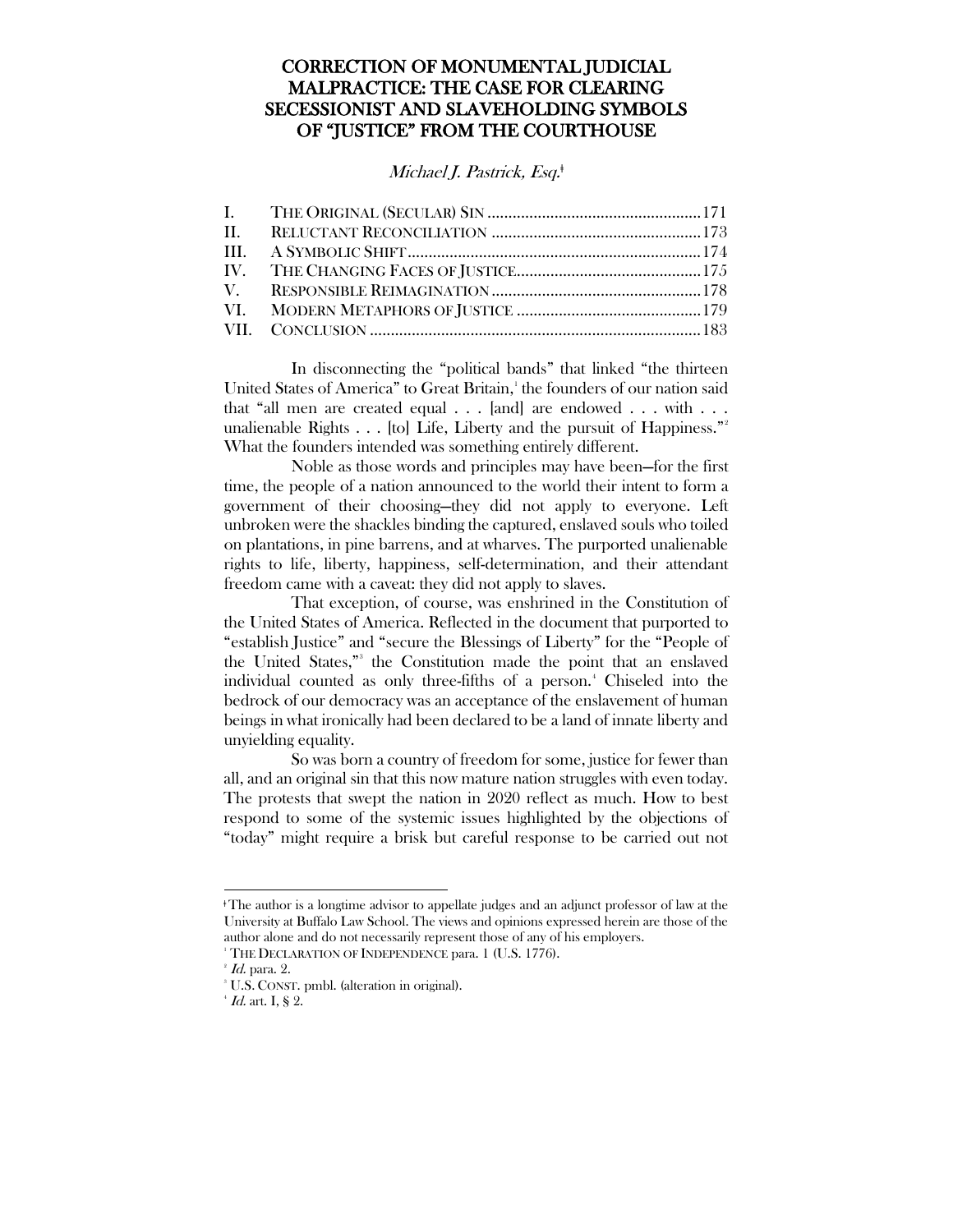immediately or reflexively, but "tomorrow." Certain symbolic, yet significant, measures can be taken immediately.

Democracy, at least at some level, is freedom from arbitrary actions, be they of government or of citizens. That freedom is protected by justice, which guarantees fair treatment and proper administration of laws.<sup>[5](#page-2-0)</sup>

However, how we personify justice in this country sometimes suggests that yesterday's view—that the extent of liberty and justice that one is entitled to depends on the shade of that person's skin—still prevails today. Throughout this country, allegories of justice are told through the conspicuous heraldry of Confederate figures and of slaveholders at courthouse steps and on courthouse walls. Slavery and the institution that supported it are the worst forms of racism, and racism is incompatible with justice. It should take no time to conclude that there is no justification for using those figures as representatives in our halls of justice. Along those lines, it also should take no time for American courts experienced in the practice of adopting "bright line rules" to implement this practice in the narrow circumstance of courthouse iconography. Although it is appropriate and, in fact, important to remember positive contributions and achievements in American society, our modern illustration of justice should be free from the taint of slavery and the Confederacy. So, if a figure of yesterday "preached equality, but . . . didn't practice it,"[6](#page-2-1) insofar as they bought, owned, leased, loaned, or traded another human being, or if the figure fought for the Confederacy in support for that practice, then they should not be used to symbolize justice at the modern courts of today.

This article touches upon those points. Parts I and II of this article, respectively, consider our nation's original sin and its reluctant reconciliation with its history of slavery and its consequences. Parts III through V of this article, in turn, briefly note the national and international shift in the understanding and acceptance of symbols of inequality before suggesting a responsible, reasoned review of our illustrations of justice. In Part VI, this article announces its bright-line rule for modern metaphors of justice: those who engaged in the practice of slavery, and those of yesterday who supported the renegade faction in this country who took up arms in support of that practice, cannot symbolize justice today. Finally, in Part VII, this article notes the relevant demand of justice in this area, namely, that courts replace antiquated articulations of a justice that applied only to some with inclusive representations that best symbolize our national covenant of equal justice, at all times and for all.

 <sup>5</sup>  $SSEJustice$ , BLACK'S LAW DICTIONARY (11th ed. 2019).

<span id="page-2-1"></span><span id="page-2-0"></span><sup>&</sup>lt;sup>6</sup> Shamar Walters & Maia Davis, *Image of Thomas Jefferson Alongside Black Descendant* Holds 'a Mirror' to America, NBC NEWS (July 4, 2020), https://www.nbcnews.com/news/usnews/image-thomas-jefferson-alongside-black-great-grandson-holds-mirror-american1232913 [https://perma.cc/V499-2VAT].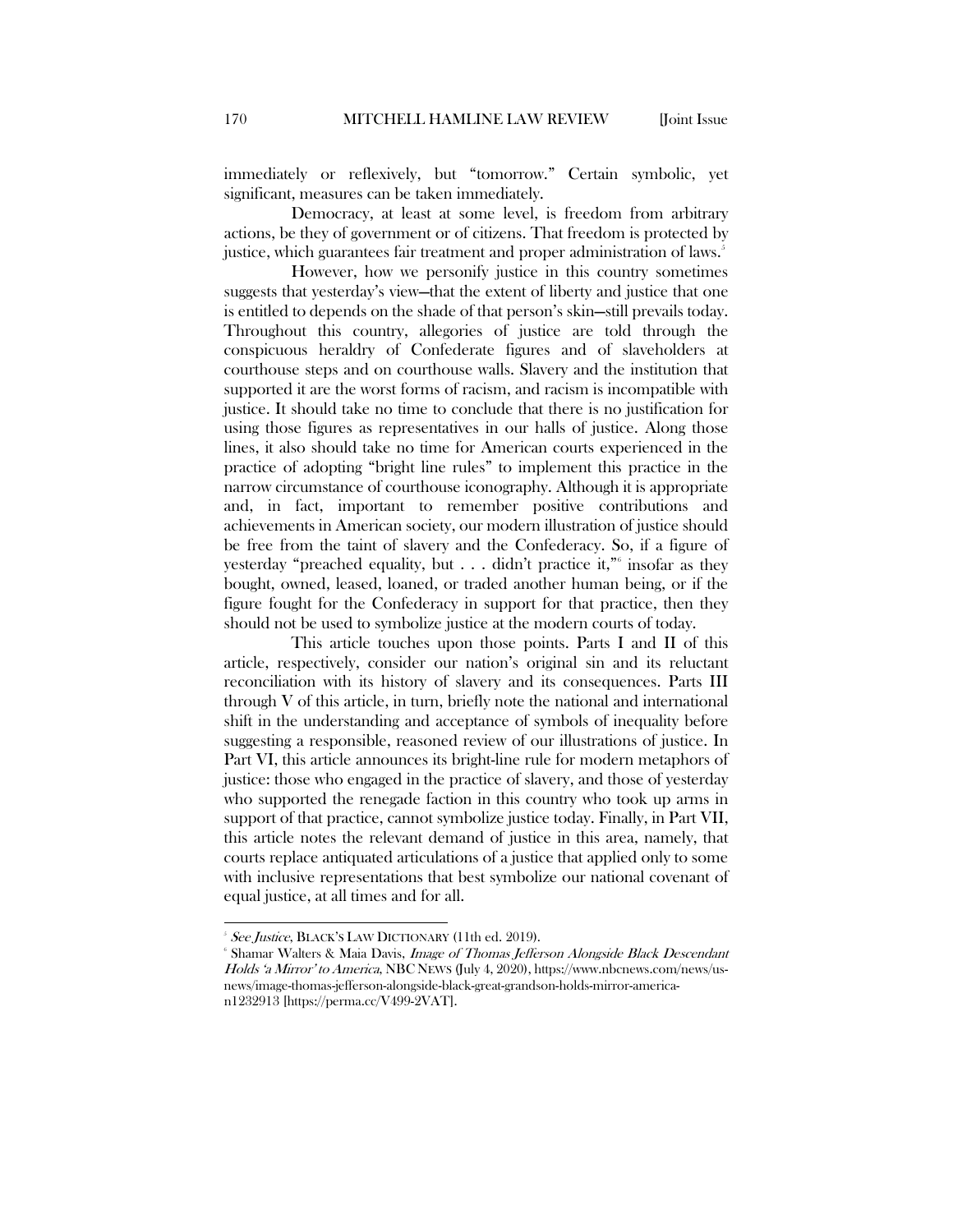### I. THE ORIGINAL (SECULAR) SIN

<span id="page-3-0"></span>This country's original sin traces back to the 1619 arrival of the White Lion privateer ship in Point Comfort, Virginia.<sup>[7](#page-3-1)</sup> The ship delivered approximately twenty kidnapped humans into slavery, $^{\mathrm{s}}$  and it brought what those who witnessed it saw as an inhuman "curse [of] nations" to American shores.<sup>[9](#page-3-3)</sup>

In the years that followed, humans born rich with the skin of significant melanin pigments, but poor in luck, were bought, sold, leased, and traded. Those unfortunate people were exploited and abused, be it through barbarous physical treatment, mandatory unenlightenment, or "merely" degradation with the insupportable insult that they were not of the human family.<sup>[10](#page-3-4)</sup>

Underlying those mistreatments was the fallacy of natural inequality. Science was—unsuccessfully—used in an attempt to establish a difference between people of color and others that was more than skin deep.<sup>[11](#page-3-5)</sup> Perversions of religion were used to teach that "God," as the "sole proprietor . . . of the WHOLE human family," somehow "made the Africans for nothing else but to dig [the] mines and work [the] farms" of White people.<sup>[12](#page-3-6)</sup>

Rhetoric, too, was a yoke of bondage. One of our country's greatest characters, known more for his perhaps still unequaled political philosophy and less for his personal beliefs, at one time arguably was the nation's most effective proponent of the baseless speculation used to rationalize the brutal practice of enslaving other human beings. "[B]lacks," Thomas Jefferson conjectured, were "*inferior* to [] whites in [] endowments both of body and mind[.]"[13](#page-3-7) The man whose words birthed our nation and gave us the lofty democratic ideals to which we have aspired for hundreds of years also wrote of what he deemed a comprehensive inferiority in Blacks that obstructed their emancipation and required the prevention of intermixture with other races for the protection of what then was an overwhelmingly White American experiment with democracy.

<span id="page-3-1"></span><sup>-&</sup>lt;br>7 The 1619 Project, N.Y. TIMES MAG., http://nytimes.com/interactive/2019/08/14/magazine/1619-america-

<span id="page-3-2"></span>slavery.html?smtyp=cur&smid=tw-nytmag [https://perma.cc/C8U6-9W5X].

 $^{\circ}$  Id.

<span id="page-3-3"></span><sup>9</sup> PETER P. HINKS, DAVID WALKER'S APPEAL TO THE COLOURED CITIZENS OF THE WORLD 4–5 (Peter P. Hinks ed., Penn State Univ. Press 2000).

<span id="page-3-4"></span> $10^{\circ}$  *Id.* at 12, 25.

<span id="page-3-5"></span><sup>&</sup>lt;sup>11</sup> Linda Villarosa, Myths About Physical Racial Differences Were Used to Justify Slaveryand are Still Believed by Doctors Today, N.Y. TIMES MAG. (Aug. 14, 2019), https://www.nytimes.com/interactive/2019/08/14/magazine/racial-differences-doctors.html [https://perma.cc/X9QJ-TKC2].

 $12$  HINKS, *supra* note 9, at 7.

<span id="page-3-7"></span><span id="page-3-6"></span> $^{\text{\tiny{13}}}$   $\emph{Id.}$  at 29.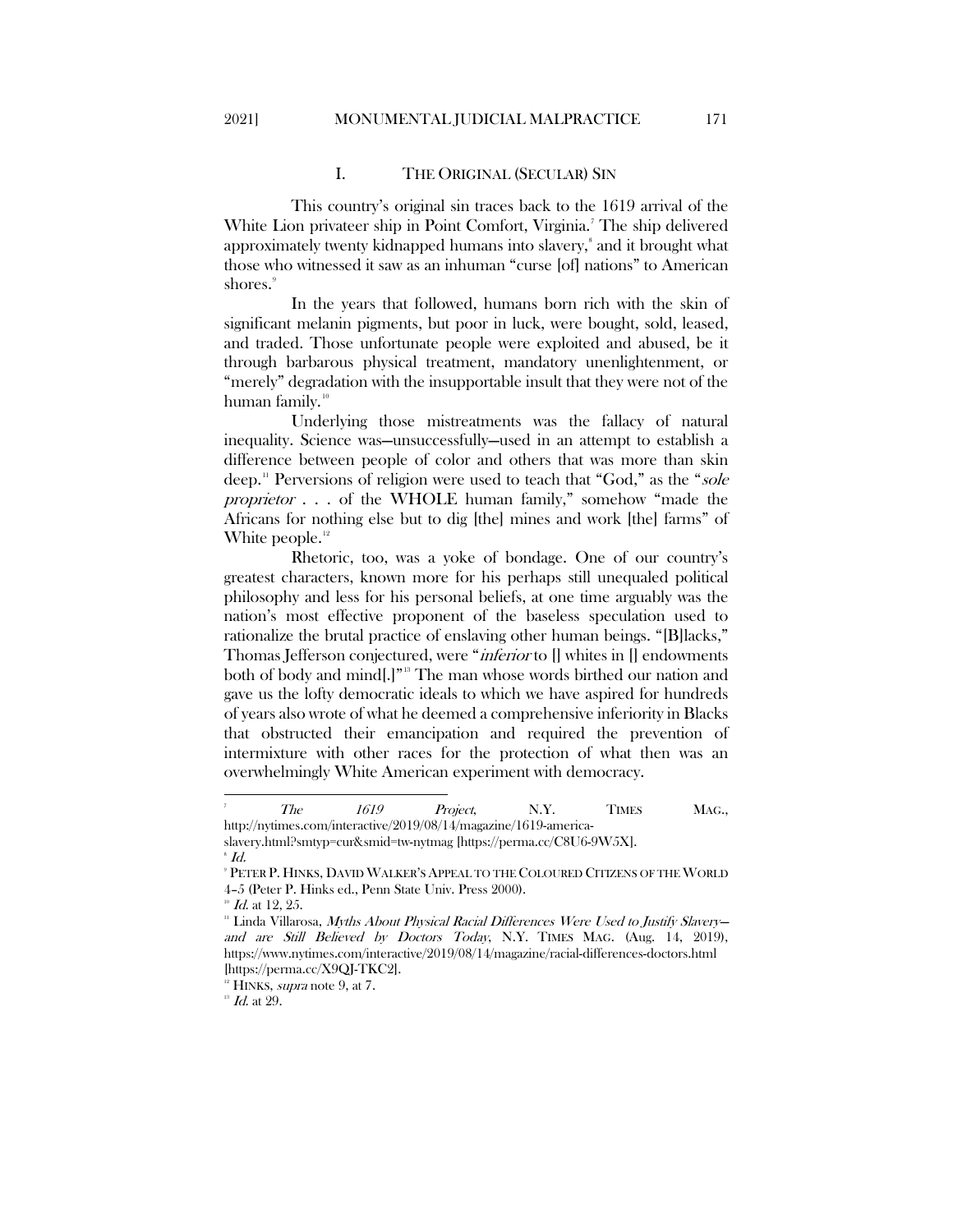Those indictments of myth—those expressions of racism—were used to legitimize the enslavement of Black labor that helped build a country that refused to treat those with dark skin as equals. Those falsities also fueled a racial antipathy that was woven into the fabric of American law. Contrary to the principles of universal liberty and equality expressed in the Declaration of Independence, the Federal Constitution accepted and condoned the most invidious form of racism and characterized an enslaved human being as only three-fifths of a person.<sup>[14](#page-4-0)</sup> Afterward, to maintain "a more perfect Union," and to promote "domestic Tranquility" and "secure the Blessings of Liberty,"[15](#page-4-1) this country regularly compromised its promise of universal liberty and equality with concessions to the intentionally mischaracterized "Peculiar Institution."[16](#page-4-2) The Fugitive Slave Act of the 1790s denied even freed slaves constitutional protections such as the right to a jury trial.<sup>[17](#page-4-3)</sup> The 1820 Missouri Compromise allowed Missouri to be admitted to the union as a slave state, $18$  with a provision in its constitution that explicitly precluded "free negroes and mullatoes from coming to and settling in the State."<sup>[19](#page-4-5)</sup>

Later, the House of Representatives gagged abolitionist petitions in the  $1830s$  and  $1840s$ ,<sup>[20](#page-4-6)</sup> and it regularly retracted the coverage of liberty in exchange for the tractability of slaveholding interests in the  $1850s$ <sup>[21](#page-4-7)</sup> Slaves, we repeatedly said, were not to be accounted for in our pursuit of greatness as a nation. Only in the 1860s did America vanquish slavery and begin to consider the repentance of its original  $\sin^{2}$ 

<span id="page-4-0"></span><sup>&</sup>lt;sup>14</sup> See U.S. CONST. art. I, § 2.<br><sup>15</sup> U.S. CONST. pmbl.

<span id="page-4-2"></span><span id="page-4-1"></span><sup>&</sup>lt;sup>16</sup> John C. Calhoun, Southern Address, CHARLESTON COURIER (Feb. 1, 1849), reprinted in http://www.civilwarcauses.org/address.htm [https://perma.cc/S57S-8XTN].

<span id="page-4-3"></span> $17 A$  Century of Lawmaking for a New Nation: U.S. Congressional Documents and Debates, 1774–1875, LIBRARY OF CONGRESS, http://memory.loc.gov/cgibin/ampage?collId=llac&fileName=003/llac003.db&recNum=702 & http://memory.loc.gov/cgi-

bin/ampage?collId=llac&fileName=003/llac003.db&recNum=703 [https://perma.cc/AC7S-E7DB & https://perma.cc/9GJ6-XRA9].

<span id="page-4-4"></span><sup>&</sup>lt;sup>18</sup> See Dred Scott v. Sanford, 60 U.S. 393, 519 (1857) (Catron, J., concurring), *superseded* by constitutional amendment, U.S. CONST. amend. XIV; see also Ngiraingas v. Sanchez, 495 U.S. 182, 195 n.2 (1990) (Brennan, J., dissenting).

<sup>&</sup>lt;sup>19</sup> MO. CONST. of 1820, art. III, § 26.

<span id="page-4-6"></span><span id="page-4-5"></span> $20^{\circ}$  See Lynn D. Waddle, The Quandary of Pro-Life Free Speech: A Lesson from the Abolitionists, 62 ALB. L. REV. 853, 930–31 (1999).

<span id="page-4-8"></span><span id="page-4-7"></span> $21$  See Fugitive Slave Act of 1850, ch. 60, 9 Stat. 462 (1850) (repealed 1864).

 $2^2$  See U.S. CONST. amend. XIII.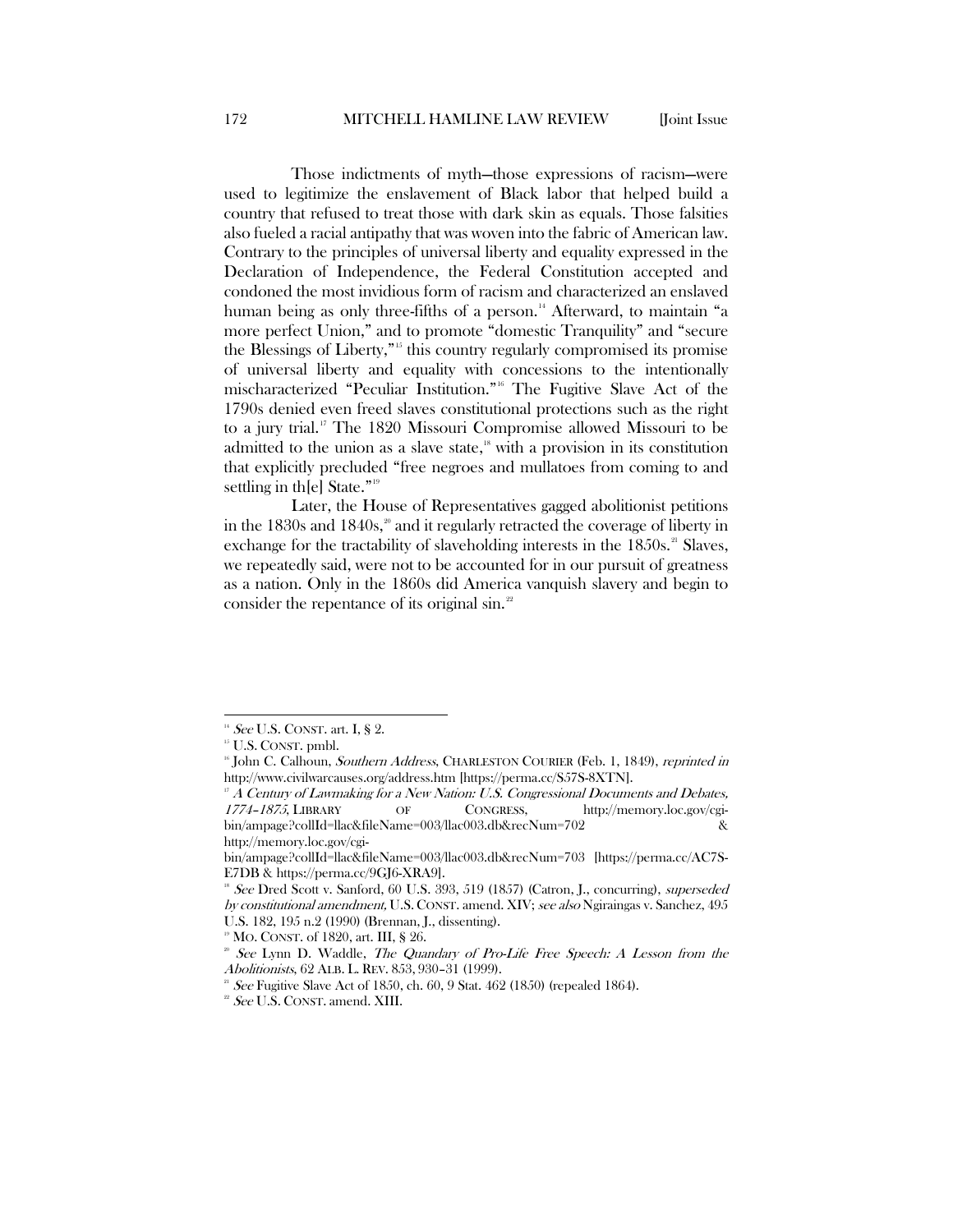#### II. RELUCTANT RECONCILIATION

<span id="page-5-0"></span>Slavery was the worst form of the worst of prejudices. Although slavery was abolished, its underlying bigotry has persisted.<sup>28</sup> "Black Codes" unsubtly limited civil rights and freedoms for African-Americans in post-Civil War society.<sup>[24](#page-5-2)</sup> Jim Crow laws codified racial segregation,<sup>25</sup> and universal Black suffrage was an unfulfilled promise for decades even after the passage of the Thirteenth, Fifteenth, Nineteenth, and Twenty-Fourth Amendments.<sup>[26](#page-5-4)</sup>

Even today, our country struggles to reckon with its original sin and, in many respects, still proceeds haltingly toward the perfection of our union.<sup>[27](#page-5-5)</sup> The protests that followed the killing of George Floyd in Minneapolis, Minnesota, which surely arose from frustrations that transcend that horrible incident,<sup>[28](#page-5-6)</sup> starkly remind us that racial iniquity lurks and lingers among us.

The republic was compromised at its inception, perhaps naturally, since its founders were inexperienced in the delicate business of nation-building. No matter, there remains work—much of it, in fact, and much of it difficult—to be done to reach the ideals of equality and justice to which we aspire.

<span id="page-5-1"></span><sup>&</sup>lt;sup>23</sup> This turn of phrase is borrowed from Jeff Bezos's observation that "[s] lavery ended a long time ago, but racism didn't." Annie Palmer, *Read the Memo Jeff Bezos Sent to Amazon*<br>Employees About Juneteenth, CNBC (June 17, 2020, 9:13 AM), Employees About Juneteenth, CNBC (June 17, 2020, 9:13 AM), https://www.cnbc.com/2020/06/17/read-the-memo-jeff-bezos-sent-to-amazon-employees-

about-juneteenth.html [https://perma.cc/4PUA-7M6G].

<sup>24</sup> Jones v. Alfred H. Mayer Co., 392 U.S. 409, 441–42 (1968).

<span id="page-5-3"></span><span id="page-5-2"></span> $25$  See Regents of Univ. of Cal. v. Bakke, 438 U.S. 265, 393-94 (1978) (Marshall, J., concurring).

<span id="page-5-4"></span><sup>&</sup>lt;sup>26</sup> The Thirteenth Amendment of the United States Constitution, ratified in 1865, abolished slavery. U.S.CONST. amend. XIII. Five years later, the requisite number of states ratified the Fifteenth Amendment, guaranteeing that "[t]he right of citizens of the United States to vote shall not be denied or abridged by the United States or by any State on account of race, color, or previous condition of servitude." Id. amend. XV, § 1. The Fifteenth Amendment did not address women's right to vote. See id. Only in 1920, with the ratification of the Nineteenth Amendment, did this country guarantee that "[t]he right of citizens of the United States to vote [would] not be denied or abridged . . . on account of sex." Id. amend. XIX. Likewise, it was not until 1964 that citizens of any color or sex could vote in any federal election without being "denied or abridged by the United States or any State by reason of failure to pay poll tax or any other tax." Id. amend. XXIV.

<span id="page-5-5"></span> $\overline{p}$  Statement by the President on the Observance of Juneteenth, WHITE HOUSE: PRESIDENT BARACK OBAMA (June 19, 2015), https://obamawhitehouse.archives.gov/the-pressoffice/2015/06/19/statement-president-observance-juneteenth [https://perma.cc/GBS7- D5BY].

<span id="page-5-6"></span>In Their Words: Protesting for George Floyd, NBC NEWS (June 3, 2020), https://www.nbcnews.com/news/nbcblk/their-words-why-black-men-women-are-protestinggeorge-floyd-n1223486 [https://perma.cc/A89C-TJJB].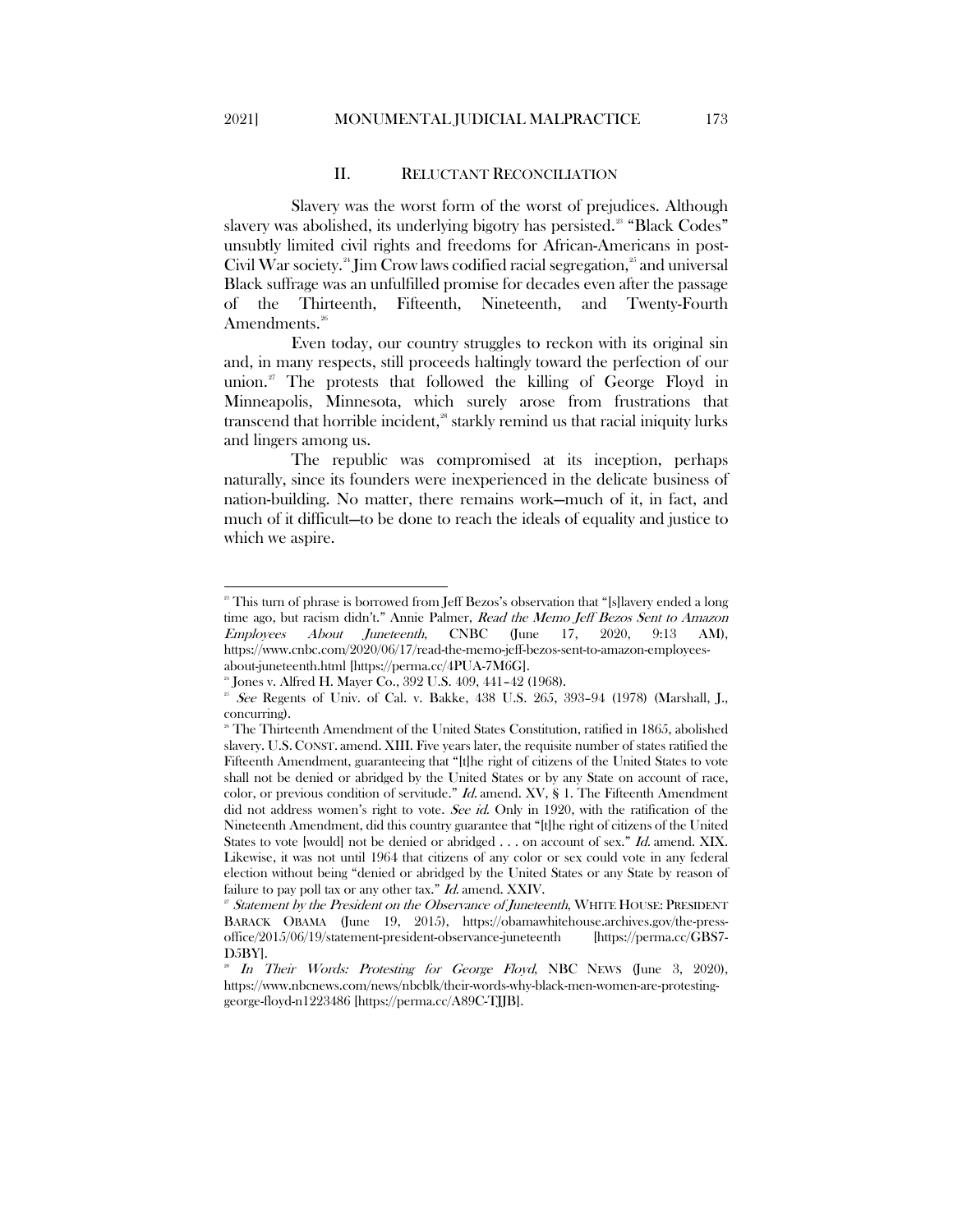#### III. A SYMBOLIC SHIFT

<span id="page-6-0"></span>How those aspirations are to be met is a question that this country has grappled with for centuries. It undoubtedly cannot be answered by one person, it cannot be answered simply, and it surely cannot be answered here.

When that question is ultimately answered, it will have been addressed through significant, sustained, and sincere action. Some of the action will be inspired. Some will be planned. Some will be begrudging. Some parts will be effective, and other parts will not. Most of it will be long overdue.

Some of that action also will be symbolic. In Great Britain, protesters deposited a statue of a seventeenth-century slave trader in the abyss of the River Avon.<sup>[29](#page-6-1)</sup> The NASCAR auto racing series banned the Confederate flag from its premises.<sup>[30](#page-6-2)</sup> Mississippi has removed the Confederate battle emblem from its state flag.<sup>[31](#page-6-3)</sup> Statues and other commemorations of Confederate figures have recently and rapidly been removed from public places, $32$  including the United States Capitol, $33$  and for good reason. The Confederacy was founded, in part, based on the idea "that the African race" was "rightfully held and regarded as an inferior and dependent race," and could be "beneficial or tolerable" in the Confederacy "in that condition only."<sup>[34](#page-6-6)</sup> Today, at their core, monuments to the

<span id="page-6-1"></span><sup>&</sup>lt;sup>29</sup> Max Foster, Nada Bashir, Rob Picheta, & Susannah Cullinane, UK Protesters Topple Statue of Slave Trader Edward Colston in Bristol, CNN (June 8, 2020, 11:39 AM), https://www.cnn.com/2020/06/07/europe/edward-colston-statue-bristol/index.html [https://perma.cc/DK5F-LUPQ].<br><sup>30</sup> Steve Almasy, *NASCAR Bans Confederate Flags at All Races, Events*, CNN (June 10,

<span id="page-6-2"></span><sup>2020, 11:29</sup> PM), https://www.cnn.com/2020/06/10/us/nascar-bans-confederate-flag-spttrnd/index.html [https://perma.cc/85RZ-9282].<br><sup>31</sup> Paul LeBlanc, *Mississippi State Legislature Passes Bill to Remove Confederate Symbol* 

<span id="page-6-3"></span>from State Flag in Historic Vote, CNN (June 29, 2020, 3:08 PM), https://www.cnn.com/2020/06/28/politics/mississippi-flag-confederate-emblem/index.html [https://perma.cc/FUD7-64PM].

<span id="page-6-4"></span><sup>&</sup>lt;sup>22</sup> Alisha Ebrahimji, Artemis Moshtaghian, & Lauren M. Johnson, *Confederate Statues Are* Coming Down Following George Floyd's Death. Here's What We Know, CNN (July 1, 2020, 3:45 PM), https://www.cnn.com/2020/06/09/us/confederate-statues-removed-georgefloyd-trnd/index.html [https://perma.cc/S57S-8HYS].

<span id="page-6-5"></span><sup>&</sup>lt;sup>33</sup> Emily Cochrane, *Pelosi Orders Removal of Four Confederate Portraits from the House*, N.Y. TIMES (June 18, 2020), https://www.nytimes.com/2020/06/18/us/politics/pelosiconfederate-portraits-house.html [https://perma.cc/M9NV-LJAP]. In banishing four portraits of previous Speakers of the House from the United States Capital, current Speaker Nancy Pelosi observed that "the halls of Congress are the very heart of our democracy," and that "[t]here is no room in the hallowed halls of Congress or in any place of honor for memorializing men who embody the violent bigotry and grotesque racism of the Confederacy." Id.

<span id="page-6-6"></span> $34$  Confederate States of America - A Declaration of the Causes Which Impel the State of Texas to Secede from the Federal Union, AVALON PROJECT,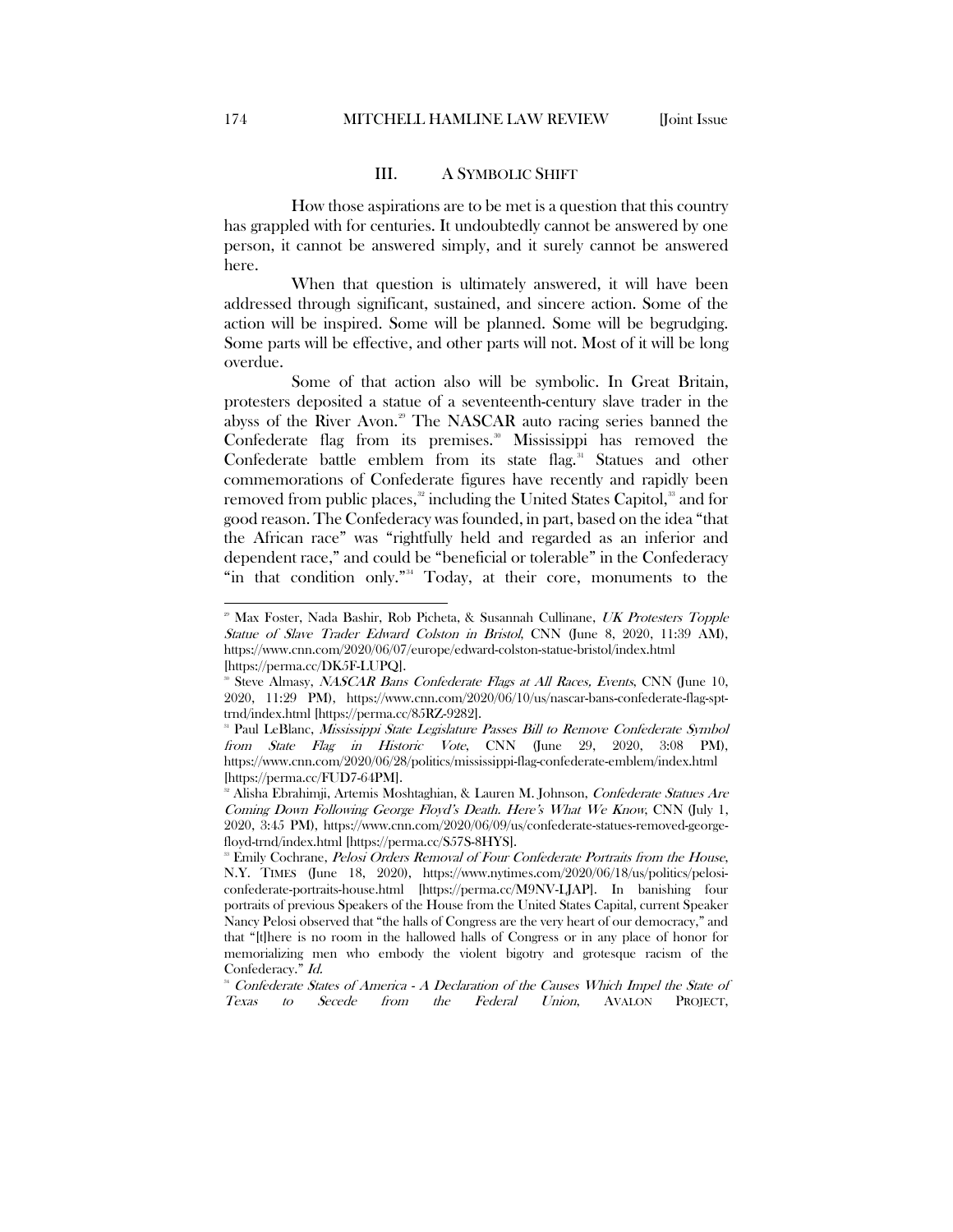<span id="page-7-0"></span>Confederacy and to Confederate figures emphasize white supremacy over Black people.<sup>[35](#page-7-1)</sup>

## IV. THE CHANGING FACES OF JUSTICE

Those, and other similar individual actions, share a common purpose of illustrating an intent to eradicate injustice throughout society.<sup>[36](#page-7-2)</sup> A question naturally following that broader change in narrative is whether the justice system—where this country upholds rights and protects from wrongs should reexamine its own depictions of justice, fairness, and equality under the law. It should, but in a judicious manner.

The judiciary, by nature, is a cautious branch of government, and any hurried, wholesale reinvention of courthouse art and allegory would be inconsistent with the deliberative nature of that branch of government. A rational first step, though, would be to ensure that our judiciary does not use symbols of the Confederacy or symbols of slaveholders to illustrate justice today.<sup>[37](#page-7-3)</sup>

Taking that rational, cautious step of reimagining how stories of justice are told requires recognizing that some of those who come before the judiciary for judgment do so for reasons attributable to bias. $\mathrm{a}^*$  The original sin of slavery traces to segregation, and traceable from segregation

 $\overline{a}$ 

https://avalon.law.yale.edu/19th\_century/csa\_texsec.asp [https://perma.cc/U36Q-JW3M]; see Confederate States of America - Georgia Secession, AVALON PROJECT, https://avalon.law.yale.edu/19th\_century/csa\_geosec.asp [https://perma.cc/45TK-97F2]; Confederate States of America - Mississippi Secession, AVALON PROJECT, https://avalon.law.yale.edu/19th\_century/csa\_missec.asp [https://perma.cc/FT6L-GND4]. Confederate Vice President Alexander H. Stephens expressed the same thought in slightly different words in his "Cornerstone Speech," declaring that the Confederacy's "foundation[] [was] laid" and "its corner-stone rest[ed] upon the great truth, that the negro is not equal to the white man; that slavery—subordination to the superior race—is his natural and normal condition." Alexander H. Stephens, Cornerstone Speech, in THE CIVIL WAR AND RECONSTRUCTION: A DOCUMENTARY READER 1, 59, 61 (Stanley Harrold ed., 2008), (Mar. 21, 1861).

<span id="page-7-1"></span><sup>&</sup>lt;sup>35</sup> Whose Heritage? Public Symbols of the Confederacy, S. POVERTY L. CTR. (Feb. 1, 2019), https://www.splcenter.org/20190201/whose-heritage-public-symbols-confederacy

<sup>[</sup>https://perma.cc/J7M7-THLH] [hereinafter S. POVERTY L. CTR., Public Symbols]. White supremacist groups have staged hundreds of rallies to protest the removal of Confederate statues in the South. Id.

<span id="page-7-2"></span>Id. Removing Confederate symbols is "about acknowledging the injustices of the past as we address those of today." Id.

<span id="page-7-3"></span>Id. In the South, "[c]ourthouses, capitols and public squares are adorned with resplendent statues of [Confederate] heroes . . . ." Id.

<span id="page-7-4"></span><sup>38</sup> Report to the United Nations on Racial Disparities in the U.S. Criminal Justice System, SENT'G PROJECT (Apr. 19, 2018), https://www.sentencingproject.org/publications/un-reporton-racial-disparities/ [https://perma.cc/J4YW-CNLC]. Racial disparity permeates our justice system. Black Americans are more likely than White Americans to be arrested, convicted, and serve lengthy prison sentences. Id.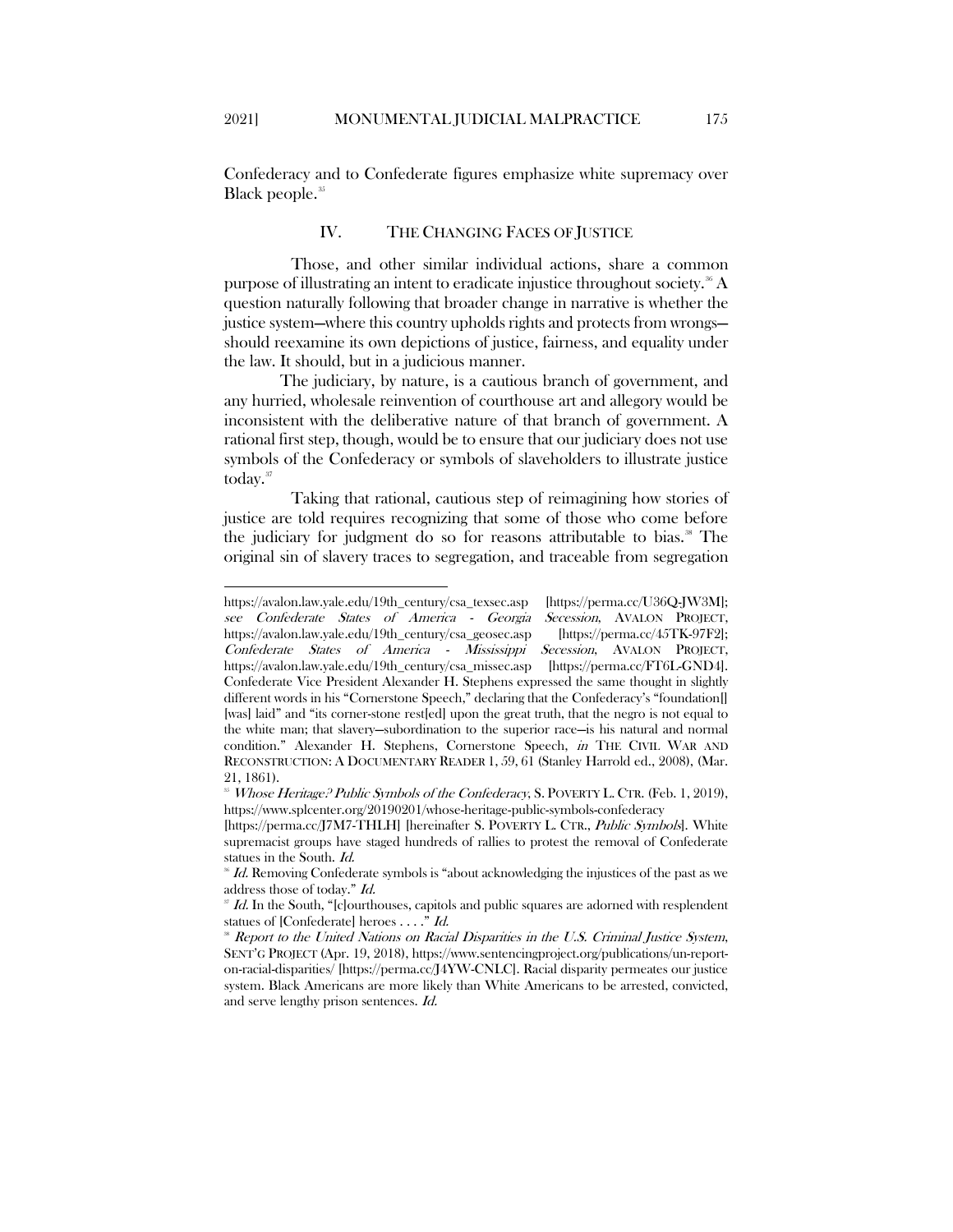are significant economic problems that linger today.<sup>[39](#page-8-0)</sup> Data shows that unemployment disparity follows racial lines; Black unemployment nearly doubles White unemployment, and White household median income is substantially higher than Black households.<sup>[40](#page-8-1)</sup> Affordable housing and lowincome housing tax credits have been concentrated in high-poverty segregated neighborhoods.<sup>[41](#page-8-2)</sup> Persistent housing segregation, in turn, restricts access to good jobs.<sup>[42](#page-8-3)</sup>

The absence of upward economic mobility that flows from these economic conditions contributes to an increase in crime,<sup>[43](#page-8-4)</sup> and it arguably gives rise to disproportionate policing.<sup>[44](#page-8-5)</sup> Disproportionate policing, of course, is a gentle way of referring to such things as inordinate stop and frisks of African-Americans,<sup>[45](#page-8-6)</sup> predictive law enforcement that unfairly leads to heavier policing of communities of color, $*$  and the stopping of Black motorists at higher rates than White drivers.<sup>[47](#page-8-8)</sup> Also included in heavier policing are, among other things, higher arrest rates for low-level crimes like

<span id="page-8-0"></span><sup>&</sup>lt;sup>39</sup> Alana Semuels, Segregation Has Gotten Worse, Not Better, and It's Fueling the Wealth Gap Between Black and White Americans, TIME (June 19, 2020, 8:53 AM), https://time.com/5855900/segregation-wealth-gap/ [https://perma.cc/7B9Z-P2W9] ("The numbers reflect the long-term consequences of segregation, which has contributed to denying Black Americans the jobs, salaries and other opportunities that are key to upward mobility.").  $^{*}$  Id. In January of 2020, unemployment among Black Americans was 6.0% versus 3.1% for White Americans. Id. As of 2017, the median income for Black households was \$40,258 versus \$68,145 for White households. Id.

<span id="page-8-1"></span> $41$  Id.

<span id="page-8-4"></span><span id="page-8-3"></span><span id="page-8-2"></span> $\phantom{a}^{\tiny 42}$  Id.

<sup>&</sup>lt;sup>43</sup> See Evidence Matters, U.S. DEP'T. OF HOUSING AND URB. DEV. 1, 3 (2016) https://www.huduser.gov/portal/sites/default/files/pdf/EM-Newsletter-summer-2016.pdf [https://perma.cc/J4UM-9XXE].<br>
" See id. at 4. 45 See, e.g., Floyd v. City of New York, 959 F. Supp. 2d 668, 672 (S.D.N.Y. 2013)

<span id="page-8-6"></span><span id="page-8-5"></span><sup>(</sup>acknowledging the "targeting [of] racially defined groups for stops" and noting that such practice "perpetuates the stubborn racial disparities in our criminal justice system");  $c\hat{L}$  Terry v. Ohio, 392 U.S. 1, 30 (1968) (holding that a police officer may stop and frisk a person when the officer "observes unusual conduct which leads him [or her] reasonably to conclude in light of his [or her] experience that criminal activity may be afoot and that persons with whom he [or she] is dealing may be armed and presently dangerous . . . .").

<span id="page-8-7"></span> $^{16}$  Los Angeles Discontinues a Predictive-Policing Program, SENT'G PROJECT (May 11, 2020), https://www.sentencingproject.org/news/race-justice-news-los-angeles-discontinues-

predictive-policing-program/ [https://perma.cc/P5NA-HJYB].<br>
<sup>*a*</sup> See Findings, STAN. OPEN POLICING PROJECT, https://openpolicing.stanford.edu/findings

<span id="page-8-8"></span><sup>[</sup>https://perma.cc/MUJ6-ZJKE] (finding, among other things, "that police require less suspicion to search Black and Hispanic drivers than White drivers. This double standard is evidence of discrimination.").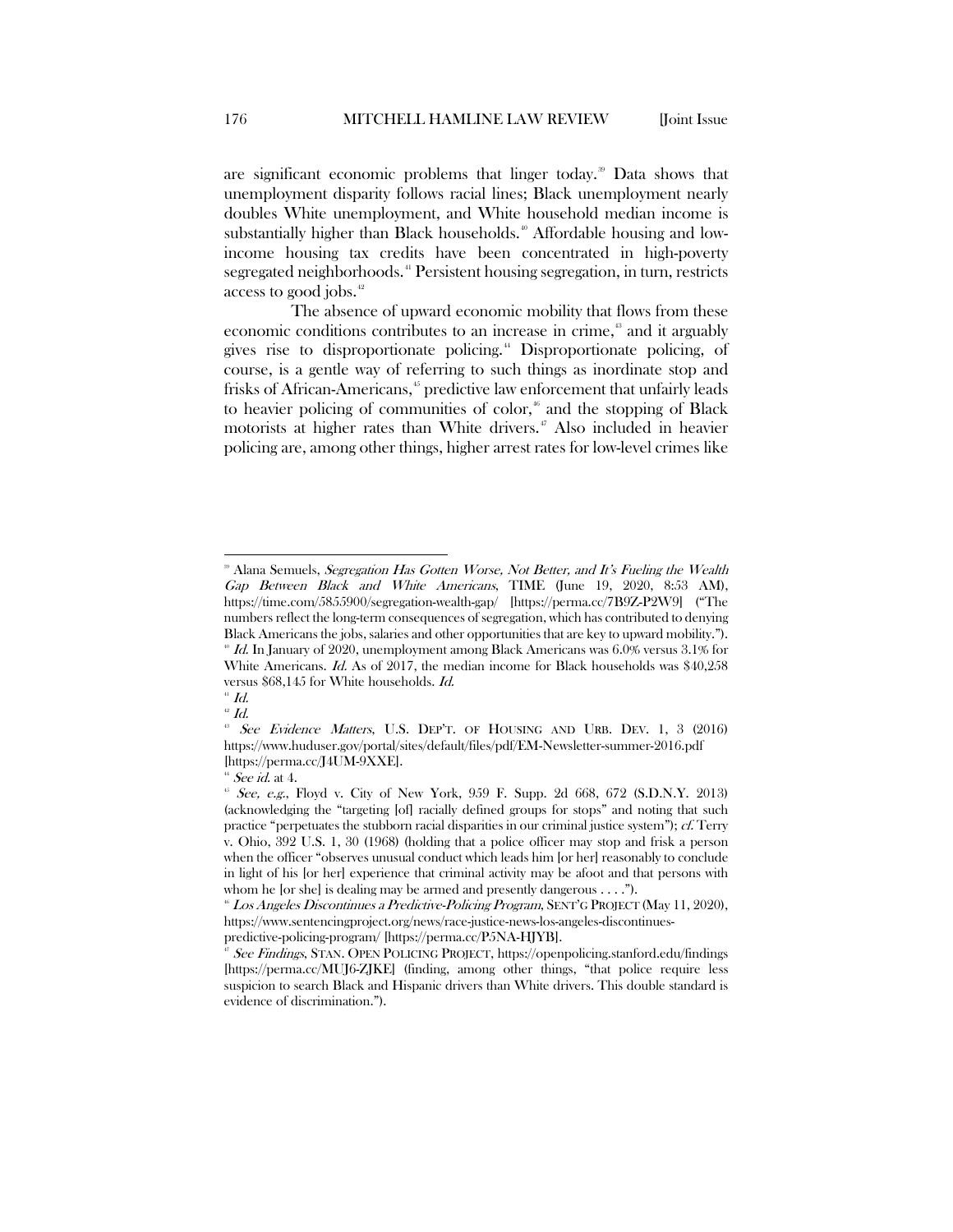marijuana possession,<sup>[48](#page-9-0)</sup> and a fatality rate for police encounters involving African-Americans that paradoxically is too high,<sup>[49](#page-9-1)</sup> while it is also too low.<sup>[50](#page-9-2)</sup>

None of these points are novel, and none of these issues can be adequately or properly addressed overnight. In fact, the root causes of these problems are beyond the reach of the judiciary and should not be addressed in that arena. However, this is not to say that the judiciary should not be sensitive to these concerns. There is also the attendant optical problem that figures who practiced gross inequality by holding slaves and laying down their lives in support of a cause premised upon a belief of natural inequality are used to symbolize justice today.

Justice, of course, is many things, including the public expression of love, $51$  and that love is communicated through the fair and equal application of the law to all. Yet, at the door to many courts—our temples of justice—are statues of slaveholders and those who fought for the Confederacy, and therefore to preserve slavery, in the Civil War. $^{32}$  A monument, too, is many things. It is the preservation of an image or an idea.[53](#page-9-5) It reflects an instinct to perceive part of ourselves in others. It is the idolatry of a select part of the past.<sup>[54](#page-9-6)</sup>

And on the steps of a courthouse, it can convey a message that the promise of fair and equal treatment under the law might come with an asterisk.<sup>[55](#page-9-7)</sup> When courts use symbols of those who engaged in slavery, and risked life and limb to support that institution, as illustrations of modern justice, they (intentionally or otherwise) risk mimicking segregationists who erected Confederate monuments in town squares across the South. Those

<span id="page-9-0"></span><sup>&</sup>lt;sup>88</sup> Marijuana Arrests by the Numbers, ACLU, https://www.aclu.org/gallery/marijuana-arrestsnumbers [https://perma.cc/6JFC-Z2SZ] ("Despite roughly equal usage rates, Blacks are 3.73 times more likely than Whites to be arrested for marijuana.").

<span id="page-9-1"></span> $\mu^{\text{B}}$  Aubrey Clayton, *The Statistical Paradox of Police Killings*, BOS. GLOBE (June 11, 2020, 1:00 PM), https://www.bostonglobe.com/2020/06/11/opinion/statistical-paradox-policekillings/ [https://perma.cc/T42Y-D5Z3] ("A black person in America is roughly three times

<span id="page-9-2"></span>more likely than a white person to be killed by police.").  $\frac{30}{2}$  Id. Black people have many more interactions with police in non-deadly situations than White people. The higher number of non-lethal police encounters synthetically inflates the number of such encounters and skews the fatality rate for Black police encounters. See id.

<span id="page-9-3"></span><sup>51</sup> Harvard University, Askwith Forum: Cornel West – Spiritual Blackout, Imperial Meltdown, Prophetic Fightback, YOUTUBE (Oct. 4, 2017), https://www.youtube.com/watch?v=zuxqhsrCGeg [https://perma.cc/RJ26-MQV5].

<span id="page-9-4"></span><sup>52</sup> Beth D. Jacob, Confederate Monuments That Remain, A.B.A. (May 16, 2019), https://www.americanbar.org/groups/crsj/publications/human\_rights\_magazine\_home/black -to-the-future/confederate-monuments/ [https://perma.cc/7ZKZ-L4ST].

<span id="page-9-5"></span>See id. (quoting Pleasant Grove City v. Summum, 555 U.S. 460, 470 (2009)) ("A monument, by definition, is a structure that is designed as a means of expression.").

<span id="page-9-6"></span><sup>54</sup> Summum, 55 U.S. 460, at 468. When a government arranges for the construction of a monument, it does so because it wishes to convey some thought or instill some feeling in those who see the structure. Id. at 470.

<span id="page-9-7"></span><sup>&</sup>lt;sup>55</sup> See generally Jacob, supra note 52.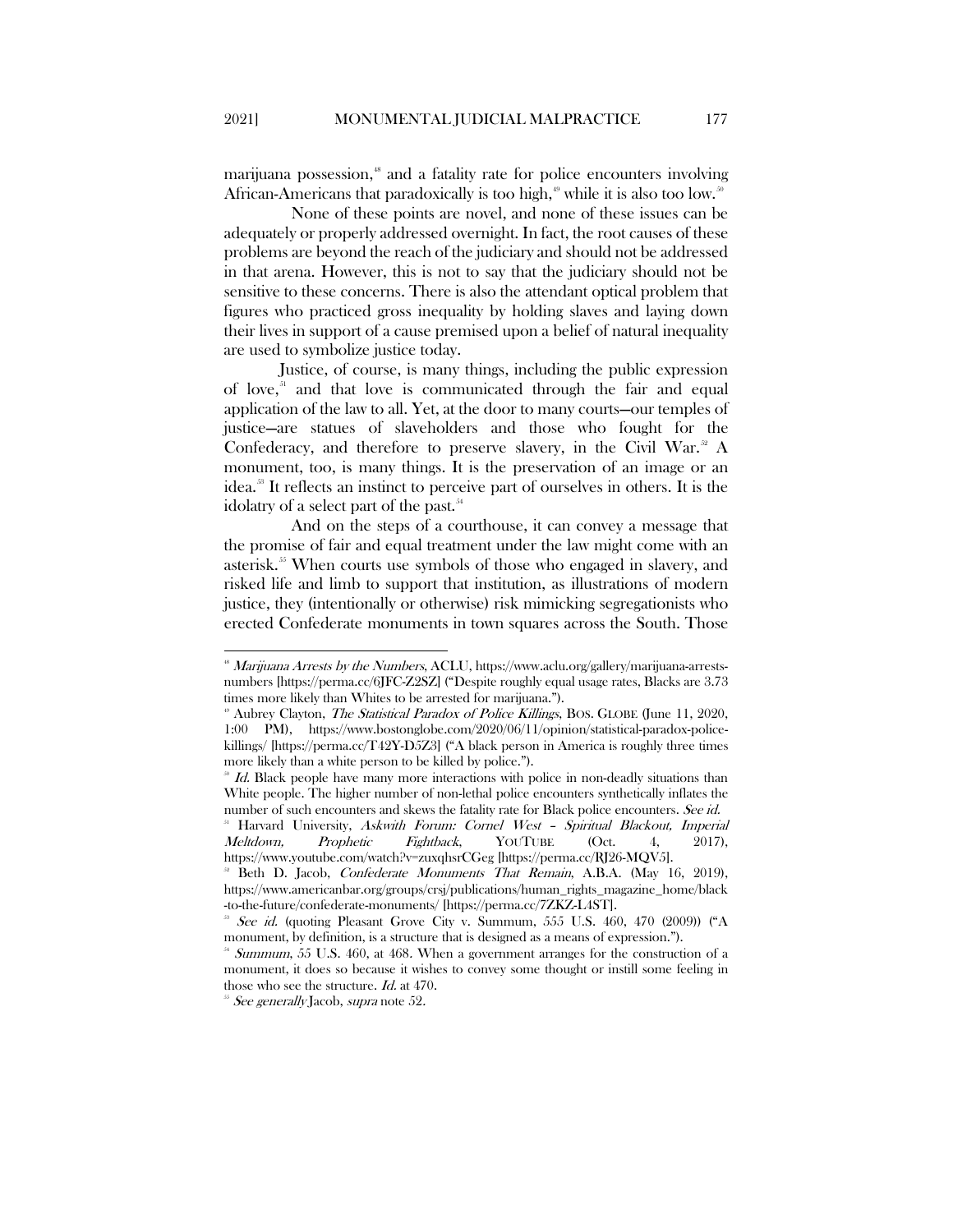monuments were intended to instill fear in the Black population, emphasize white supremacy, normalize racial inferiority, and communicate that those whose accidents of conception resulted in a darker skin tone might not be treated fairly inside the courthouse they are about to enter.<sup>[56](#page-10-1)</sup> Justice, it might seem, may not be blind after all.<sup>[57](#page-10-2)</sup>

## V. RESPONSIBLE REIMAGINATION

<span id="page-10-0"></span>Surely, there are those who will argue that to hurriedly remove statues, rename streets and buildings, and otherwise attempt to rewrite history would be a mistake borne of the passion of the moment.<sup>38</sup> They have a point.

Generally, it should be a community responsibility to determine whether to remove a monument of a historical figure or strip the name of that figure from a building or a road. The past cannot and should not be erased, but the present may purposefully determine who it wishes to honor and in what way. It may well be that a community chooses to honor only parts of the legacy of an imperfect figure or that certain contributions of that flawed figure are acknowledged in the context of the presentation of the full historical picture of that character.<sup>[59](#page-10-4)</sup>

There may be others who say that the next perfect person we honor will be the first and that it is unfair to judge figures of the past through the lens of the present. They, too, may be right. Perceptions change with time, and even recent history has plenty of figures who walked a jagged line in the pursuit of equality.<sup>[60](#page-10-5)</sup> For those reasons, it is eminently reasonable to conclude that the reexamination of statues, monuments, and other idolatry should be done in the context of the period in which the person lived and in the context of their entire legacy.

<span id="page-10-1"></span> $^{56}$  See id.

<span id="page-10-2"></span> $J\bar{J}$  Id.

<span id="page-10-3"></span> $\frac{36}{2}$  See Senator Tom Cotton, *Senator Tom Cotton Against the 1619 Riots*, AM. MIND (June 22. 2020). https://americanmind.org/essays/senator-tom-cotton-against-the-1619-riots/ 22, 2020), https://americanmind.org/essays/senator-tom-cotton-against-the-1619-riots/ [https://perma.cc/TAL6-H8TM].<br><sup>®</sup> The debate with respect to the legacy of President Millard Fillmore is instructive here. *See* 

<span id="page-10-4"></span>Stephen T. Watson, A Reckoning: Reconsidering Millard Fillmore's Legacy, BUFF. NEWS (July 19, 2020), https://buffalonews.com/lews/local/a-reckoning-reconsidering-millardfillmores-legacy/article\_0050e600-c832-11ea-883a-13b1bc0f917a.html

<sup>[</sup>https://perma.cc/K6AR-736W].

President Fillmore's record includes the signing of the Fugitive Slave Act. Id. But as a citizen, Fillmore made significant and lasting contributions to his local community, including founding what today have become an important regional hospital and a premier public research-intensive university. Id. 60 See, e.g., Katy Steinmetz, See Obama's 20-Year Evolution on LGBT Rights, TIME (Apr.

<span id="page-10-5"></span><sup>10, 2015),</sup> https://time.com/3816952/obama-gay-lesbian-transgender-lgbt-rights/ [https://perma.cc/2GD3-EV2U].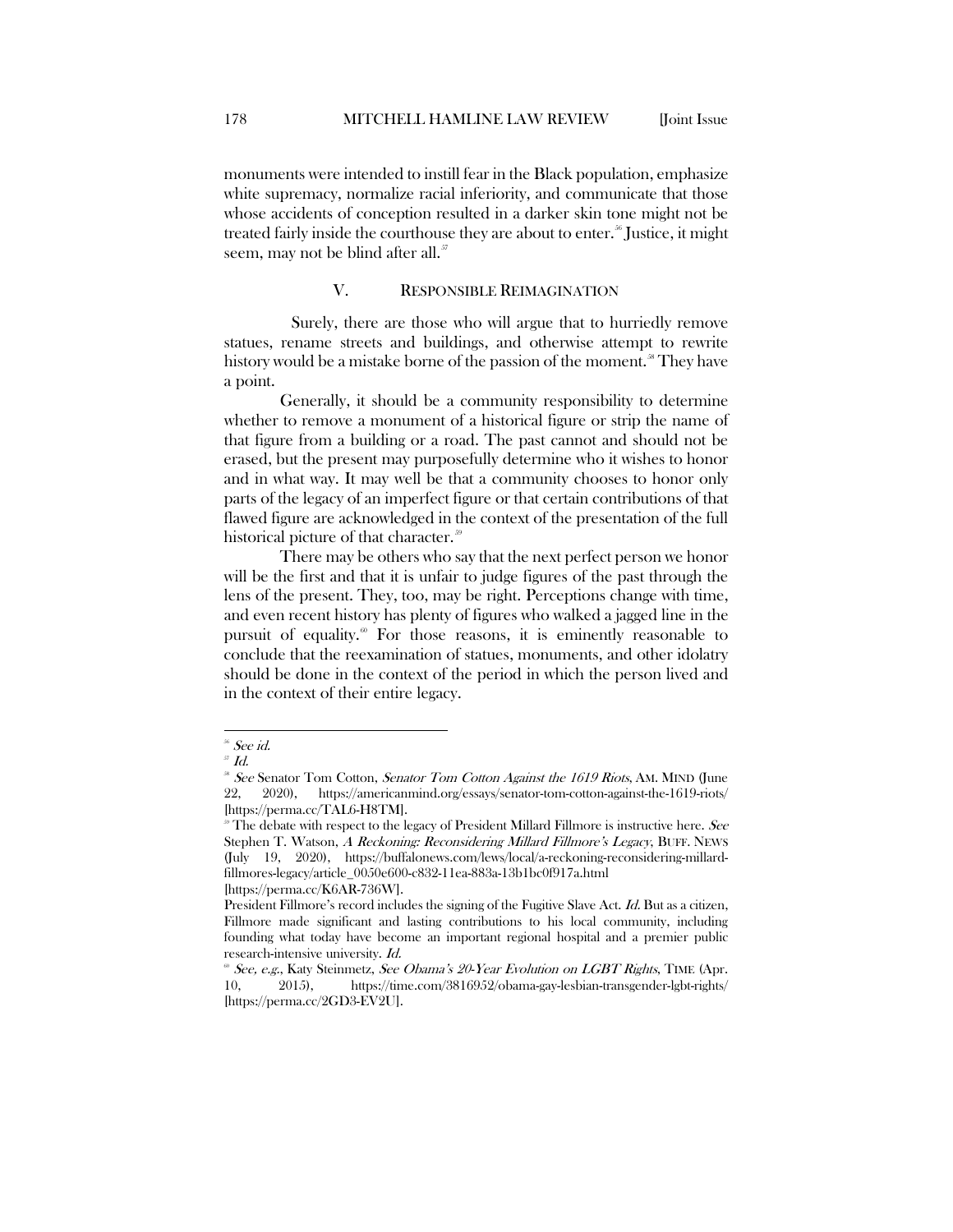Still, more may say that the heat of the moment should not melt memories of those who took great risk to forge the democracy of today. They also have a point. Several of this country's "founding fathers"—George Washington, John Hancock, Thomas Jefferson, and John Jay among them—owned slaves.<sup>[61](#page-11-1)</sup> Perhaps that sin was mortal; that debate is one for a different place and a different time. But the fact remains that those figures exposed themselves to perils that yielded the fortune and prosperity of today.

Indeed, the flamboyance of John Hancock was an early mark of American boldness and bravery.<sup>[62](#page-11-2)</sup> The character and political selflessness of George Washington helped create the indomitable American spirit that has persevered through war, depression, and plague. [63](#page-11-3) John Jay's work abroad helped to end the Revolutionary War and secure American independence.<sup>[64](#page-11-4)</sup> Thomas Jefferson's words, though produced by an imperfect person and initially subject to selective application, are of a logic pristine and pure that has withstood the test of centuries of time.<sup>[65](#page-11-5)</sup> Those actions cannot be erased and should not be forgotten, and it is absolutely appropriate to celebrate those accomplishments in modern America. Greatness has a price and those who paid it—no matter how imperfect their legacies—should be remembered in appropriate ways.

## VI. MODERN METAPHORS OF JUSTICE

<span id="page-11-0"></span> That balanced approach can even extend to the courthouse. Our justice system was undoubtedly built with contributions from some with a troubled legacy on the question of race, and it is perfectly reasonable to acknowledge those contributions in places where justice is administered.<sup>[66](#page-11-6)</sup>

<span id="page-11-1"></span>Anthony Iaccarino, The Founding Fathers and Slavery, BRITANNICA, https://www.britannica.com/topic/The-Founding-Fathers-and-Slavery-1269536 (July 28, 2016) [https://perma.cc/P8G2-3FNG].

<span id="page-11-2"></span>See History.com Editors, John Hancock, HIST. (Nov. 9, 2009), https://www.history.com/topics/american-revolution/john-hancock#section\_4 [https://perma.cc/J4GG-T252].

<span id="page-11-3"></span>History.com Editors, *George Washington*, HIST. (Oct. 29, 2009), https://www.history.com/topics/us-presidents/george-washington [https://perma.cc/4WGW-93MZ].

<span id="page-11-4"></span><sup>&</sup>lt;sup>64</sup> History.com Editors, *John Jay*, HIST. (Jan. 28, 2010), https://www.history.com/topics/usgovernment/john-jay [https://perma.cc/3NSH-VNK6].<br>65 History.com Editors, *Thomas Jefferson*, HIST. (Oct. 29, 2009),

<span id="page-11-5"></span>https://www.history.com/topics/us-presidents/thomas-jefferson [https://perma.cc/WN44- W32R].

<span id="page-11-6"></span> $\delta^*$  See Katherine J. Rosich, *Race, Ethnicity, and the Criminal Justice System*, AM. SOC. Ass'N (Sept. 2007), asanet.org/sites/default/files/savvy/images/press/docs/pdf/ASARaceCrime.pdf [https://perma.cc/B2AB-ATYK].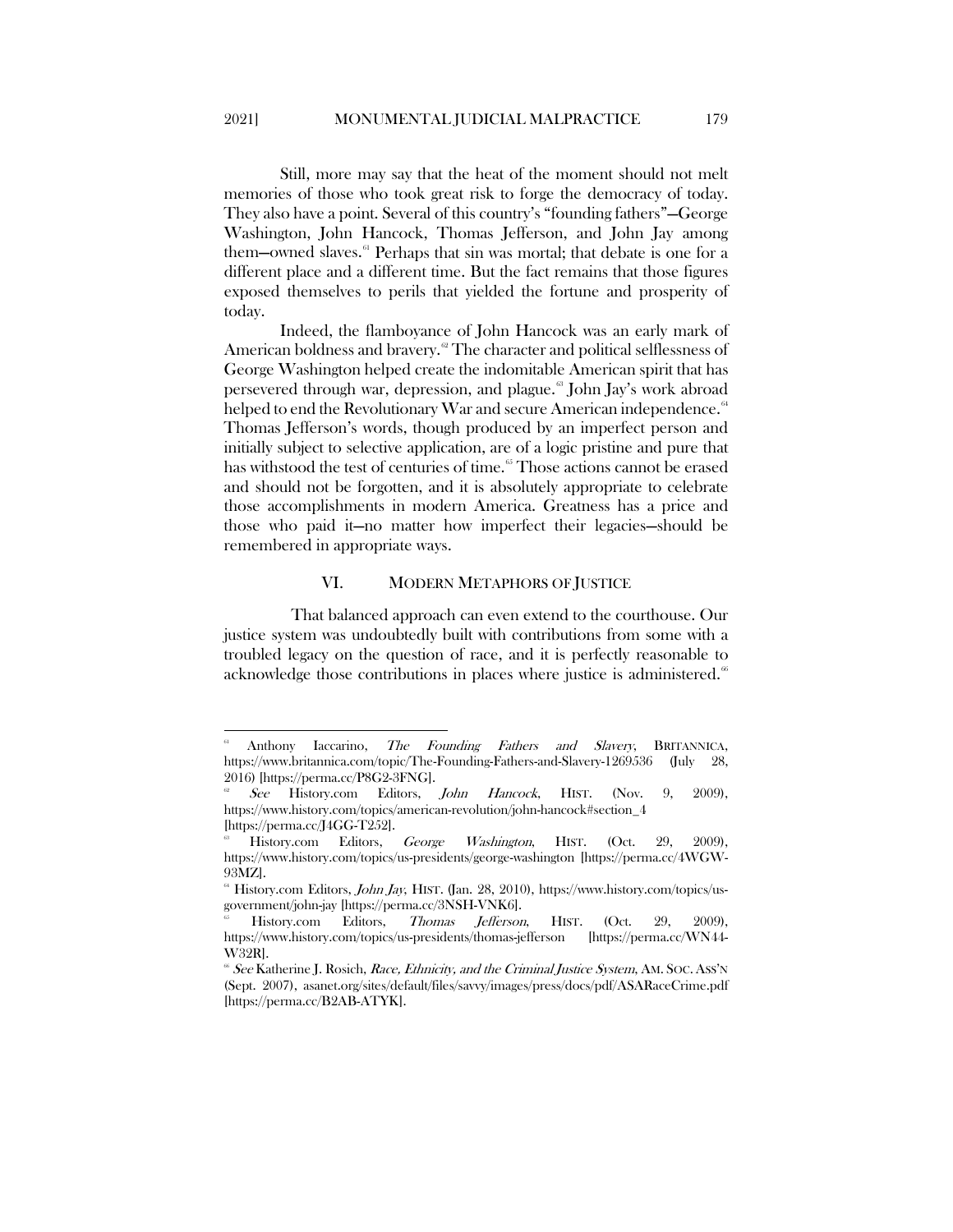However, acknowledging contributions from such a figure and upholding that figure as a modern *symbol of justice* are entirely different matters.

This brings us to two classes of concern. First, the issue of the appropriateness of continued reverence for Confederate figures in and around our halls of justice should be easily resolved. $\sigma$  Those figures betrayed the United States of America and took up arms for causes that included apartheid and slavery.<sup>88</sup> It is utterly perplexing that courts—let alone any other subdivision of our country—would honor those who were on the wrong side of history and humanity and, in doing so, sometimes require a Black person to walk past a towering statue of a Confederate figure to enter a hall of justice. It is equally stunning that we could suggest to a Black child that racism is over when that child might live on a road and go to a public school named after a Confederate general.<sup> $\omega$ </sup> In short, there is no place for the veneration of a Confederate figure anywhere on courthouse grounds, and no space in which a Confederate figure could or should be used to symbolize the justice of today.

Second, opposite that point lies the more difficult question: whether continued courthouse honor should be given to slaveholders who were not complicit in the Confederacy. Perhaps relevant to that issue is the axiom that those who cannot remember the past are condemned to repeat it.<sup>[70](#page-12-3)</sup> There is value in the scrapbooks of history and, without some remembrances of slaveholders, $\pi$ <sup>1</sup> the story of our country—the good, the bad, and even the downright miserable—cannot be told.<sup>[72](#page-12-5)</sup>

In fact, our national quest for a more perfect union is dotted with imperfections. It is not simple to determine where to draw the line with respect to the blemishes that should be addressed immediately and those that remain questions for tomorrow. To give history a quick, comprehensive scrub of every figure with any degree of antebellum stain, arguably, would be to play a dangerous game.

<span id="page-12-0"></span>See generally J. Michael Martinez, State Displays of Confederate Symbols: Legal Challenges and the Political Question Doctrine, 25 POL. & POL'Y 1 (Nov. 12, 2008), https://onlinelibrary.wiley.com/doi/epdf/10.1111/j.1747-1346.1997.tb00456.x [https://perma.cc/SA8T-ZLM7].

 $\mathscr{\mathscr{L}}$  *M*.

<span id="page-12-2"></span><span id="page-12-1"></span><sup>&</sup>lt;sup>®</sup> See S. POVERTY L. CTR., Public Symbols, supra note 35. Confederate memorials still speckle the southern landscape as well as the parks, streets, schools, dams, capitols, and other places that still adorn that area. Id. The illustration used in this essay is drawn from Manassas, Virginia, which has a fire department, a road, and at least two schools named after Confederate figures. Id.

<span id="page-12-3"></span><sup>70</sup> GEORGE SANTAYANA, THE LIFE OF REASON: REASON IN COMMON SENSE 284 (Scribner's ed. 1905).

<span id="page-12-4"></span><sup>71</sup> For example, presidents George Washington, Thomas Jefferson, James Madison, James Monroe, and Andrew Jackson each owned slaves. See Iaccarino, supra note 61.

<span id="page-12-5"></span> $7<sup>2</sup>$  HINKS, supra note 9, at xxv (noting Walker's reference to the "miserable condition" of African Americans).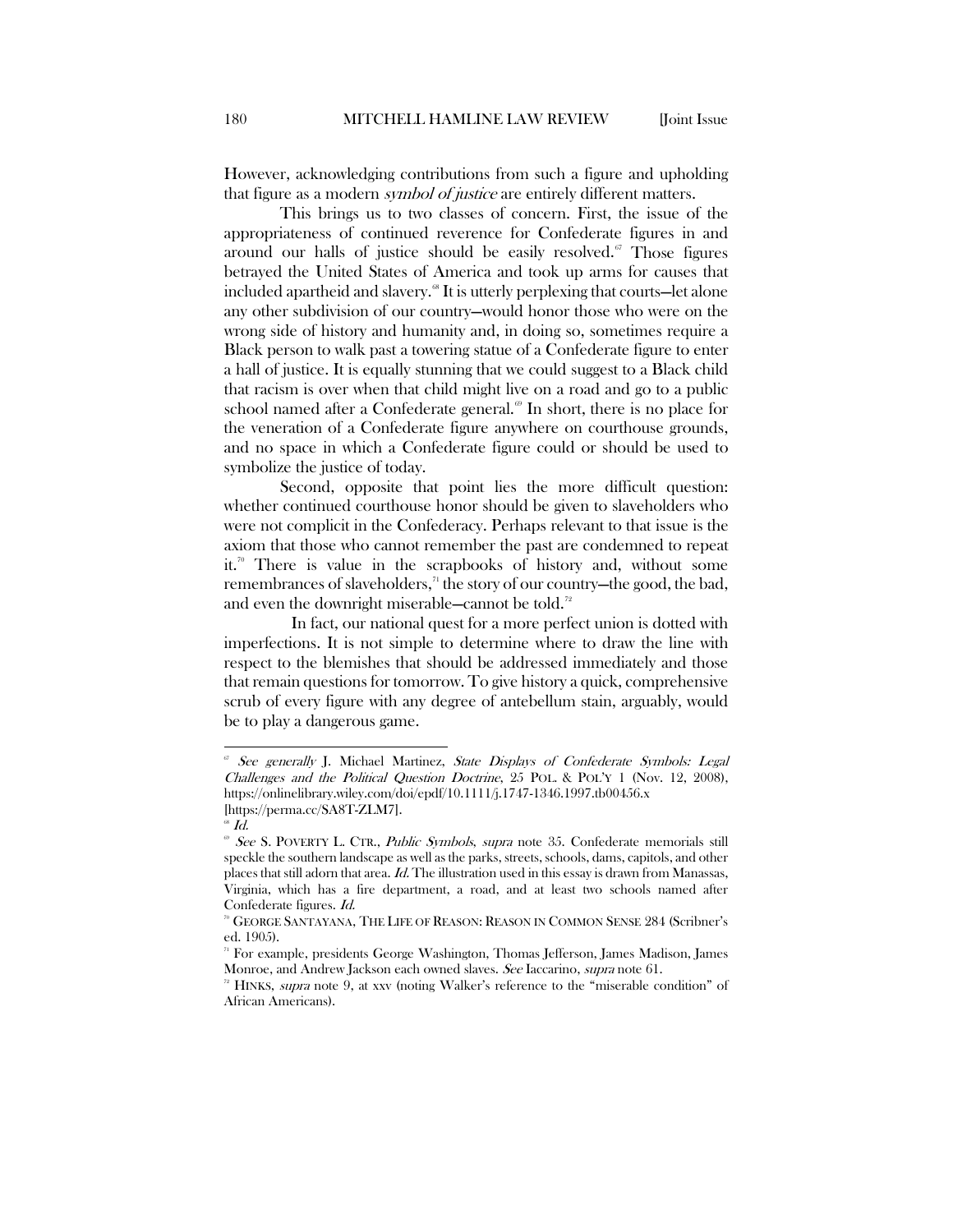But this is not to say that a line cannot be drawn or that certain venerations cannot be consigned to a more appropriate corner of history. Like elections, revolutions have consequences. Monuments to Lenin, Stalin, and other authoritarian figures fell with the Soviet Union in the early 1990s. [73](#page-13-0) In this country, colonists burned, melted, and destroyed figures of King George III in  $1776$ .<sup>[74](#page-13-1)</sup> In perhaps the closest model for modern America, "the purging ritual that comes with revolution" toppled statues and removed portraits of apartheid figures in South Africa in the mid-1990s.<sup>[75](#page-13-2)</sup>

The American social revolution of 2020 emphasizes that there is no excuse for ignoring that slavery is racism and that those who supported the institution supported racism.<sup>[76](#page-13-3)</sup> We are the world's beacon of democracy, and to uphold as symbols of justice those who fought for and engaged in the most "monstrous *injustice*" in our nation's history at doorsteps to the halls and houses at which this country dispenses due process and applies the rule of law today is antithetical to any notion of logic or common sense.[77](#page-13-4) It cedes the moral high ground of justice, enables skeptics of the institution, and exposes the judiciary to taunts about hypocrisy and insincerity.<sup>[78](#page-13-5)</sup> It congests space "for . . . conversation toward progress."<sup>79</sup> It empowers memories of inequality sanctioned by the highest court of our land.<sup>80</sup>

It also sows doubt in the minds of people of color, $\mathbf{S}^{\text{S1}}$  whose interaction with the justice system sometimes comes about for systemic

<sup>79</sup> See id.

<span id="page-13-0"></span> <sup>73</sup> See Pavlo Podobed, *Від ленінізму до ленінопаду* [From Leninism to the fall of Lenin], RADIO LIBERTY (Dec. 30, 2014) (Ukr.), https://www.radiosvoboda.org/a/26770232.html [https://perma.cc/H2RD-7EXE].

<span id="page-13-1"></span>See Andrew Lawler, Pulling Down Statues? It's a Tradition that Dates Back to U.S. Independence, NAT'L GEOGRAPHIC (July 1, 2020), https://www.nationalgeographic.com/history/2020/07/pulling-down-statues-tradition-dates-

<span id="page-13-2"></span>back-united-states-independence/#close [https://perma.cc/HC5F-CPUB].<br><sup>25</sup> Isabel Wilkerson, *Apartheid Is Demolished. Must Its Monuments Be?*, N.Y. TIMES ARCHIVES (Sept. 25, 1994), https://www.nytimes.com/1994/09/25/world/apartheid-isdemolished-must-its-monuments-be.html [https://perma.cc/PB7A-XBQL]; see also Deborah Douglas, In Dealing with Confederate Monuments, South Africa Provides a Model, THE CHI. REP. (Aug. 18, 2017), https://www.chicagoreporter.com/in-dealing-withconfederate-monuments-south-africa-provides-a-model/ [https://perma.cc/LQ32-72VQ].

<span id="page-13-3"></span><sup>&</sup>lt;sup>76</sup> See John R. Allen, Systemic Racism and America Today, BROOKINGS (June 11, 2020), https://www.brookings.edu/blog/how-we-rise/2020/06/11/systemic-racism-and-americatoday/ [https://perma.cc/TZH9-G9DR].

<span id="page-13-4"></span>Abraham Lincoln, Peoria Speech (Oct. 16, 1854) (emphasis added) (transcript available at https://www.nps.gov/liho/learn/historyculture/peoriaspeech.htm [https://perma.cc/R27A-F2X8]).

<span id="page-13-5"></span>See Douglas, supra note 75.

 $\degree$  See, e.g., Plessy v. Ferguson, 163 U.S. 537, 552 (1896) (Harlan, I., dissenting) (upholding the constitutionality of racial segregation under the "separate but equal" doctrine).

<span id="page-13-6"></span> $81$  See W.E.B. DU BOIS, THE SOULS OF BLACK FOLK xxviii (2015). "Daily the [person of color came] more and more to look upon law and justice, not as protecting safeguards, but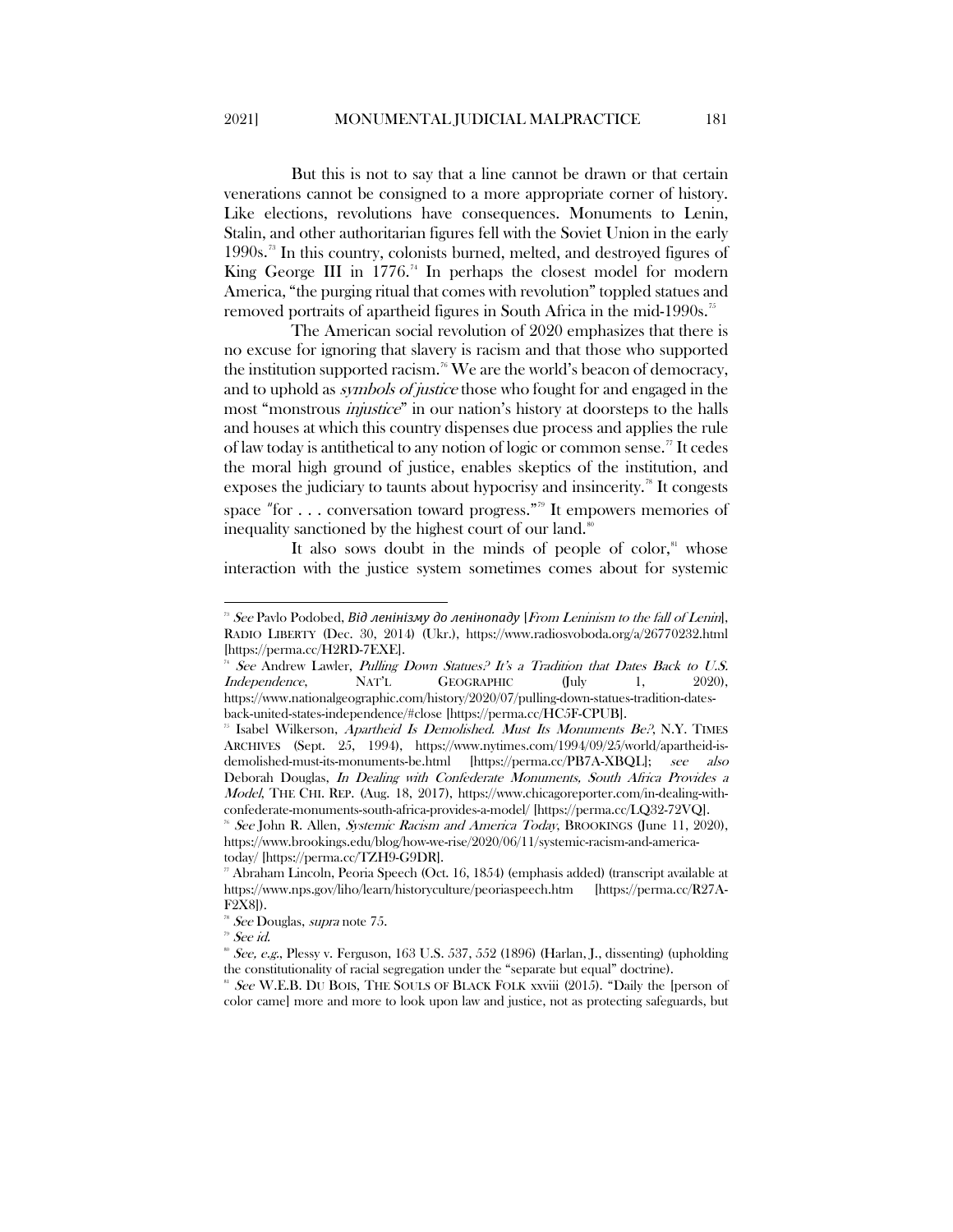reasons.<sup>[82](#page-14-0)</sup> Hardly anyone standing in those shoes could be assured of a fair shake in a place that, even unintentionally, clings to hints of a time when they might have counted as only sixty percent of a person and might have been deemed inferior, or outright denied liberty, because of a richness of melanin.<sup>[83](#page-14-1)</sup> To distinguish those figures as modern-day pinnacles of the law is to flirt with the recall of "peculiar" views of justice from days past.<sup>[84](#page-14-2)</sup>

In fact, all of that symbolism could well be considered part of an infrastructure of division in this country.<sup>[85](#page-14-3)</sup> It is no accident that symbols of the Confederacy—which, as a nation 150 years removed from the Civil War, we now know to represent racism and an ideology of hate—were erected in most significant number in two twentieth-century periods in which what some have described as America's racial caste system was alternately waxed and weakened.<sup>[86](#page-14-4)</sup> The early 1900s saw southern states enact Jim Crow laws to disenfranchise African-Americans and re-segregate post-Civil War society.<sup>87</sup> That period also saw a significant increase in the dedication of Confederate iconography, as did the civil rights movement of the  $1960s$ .<sup>[88](#page-14-6)</sup> The message of the misplaced esteem afforded to those relics is clear: liberty and justice might be for all, but in varying degrees and at varying times. And so, it should be easy to draw a narrow line in the narrow circumstance of courthouse iconography. Although appropriate and important to honor positive contributions and achievements in American society, our modern illustration of justice must be free from the taint of slavery and the Confederacy. So, if a figure of yesterday "preached equality, but . . . didn't practice it,"<sup>[89](#page-14-7)</sup> insofar as it bought, owned, leased, loaned, or traded another human being, or if the figure fought for the Confederacy in support for that

 $\overline{a}$ 

as sources of humiliation and oppression."  $Id$ . Du Bois made this point well over 100 years ago. Id. The continued heraldry of such figures implies that there may be a measure of continued vitality in that observation. See id.

 $^{82}$  *Id.* at 10-11.

<span id="page-14-1"></span><span id="page-14-0"></span> $^{83}$  Id.

<span id="page-14-2"></span> $^{84}$  Id.

<span id="page-14-3"></span> $85$  See Isabel Wilkerson, America's Enduring Caste System, N.Y. TIMES (July 1, 2020), https://www.nytimes.com/2020/07/01/magazine/isabel-wilkerson-caste.html

<sup>[</sup>https://perma.cc/JYX8-RUA6] (discussing whether our founding promises of "liberty and equality" have been compromised by a "racial caste system" that preceded this country's founding and still persists today).

<span id="page-14-4"></span> $\mathscr{B}$  Id. "Waxed and weakened," of course, is an alliterative turn of phrase illustrating the point that the timing of the erection of such monuments was intentional; some were raised in support of the racial caste system in the Jim Crow era, and others were erected as those barriers were challenged during the civil rights movement of the 1960s.

<sup>&</sup>lt;sup>87</sup> See S. POVERTY L. CTR., *Public Symbols*, *supra* note 35.

<span id="page-14-6"></span><span id="page-14-5"></span><sup>&</sup>lt;sup>8</sup> Whose Heritage? 153 Years of Confederate Iconography, S. POVERTY L. CTR., https://www.splcenter.org/sites/default/files/com\_whose\_heritage\_timeline\_print.pdf [https://perma.cc/RRY8-WR44].

<span id="page-14-7"></span><sup>&</sup>lt;sup>89</sup> Walters & Davis, *supra* note 6.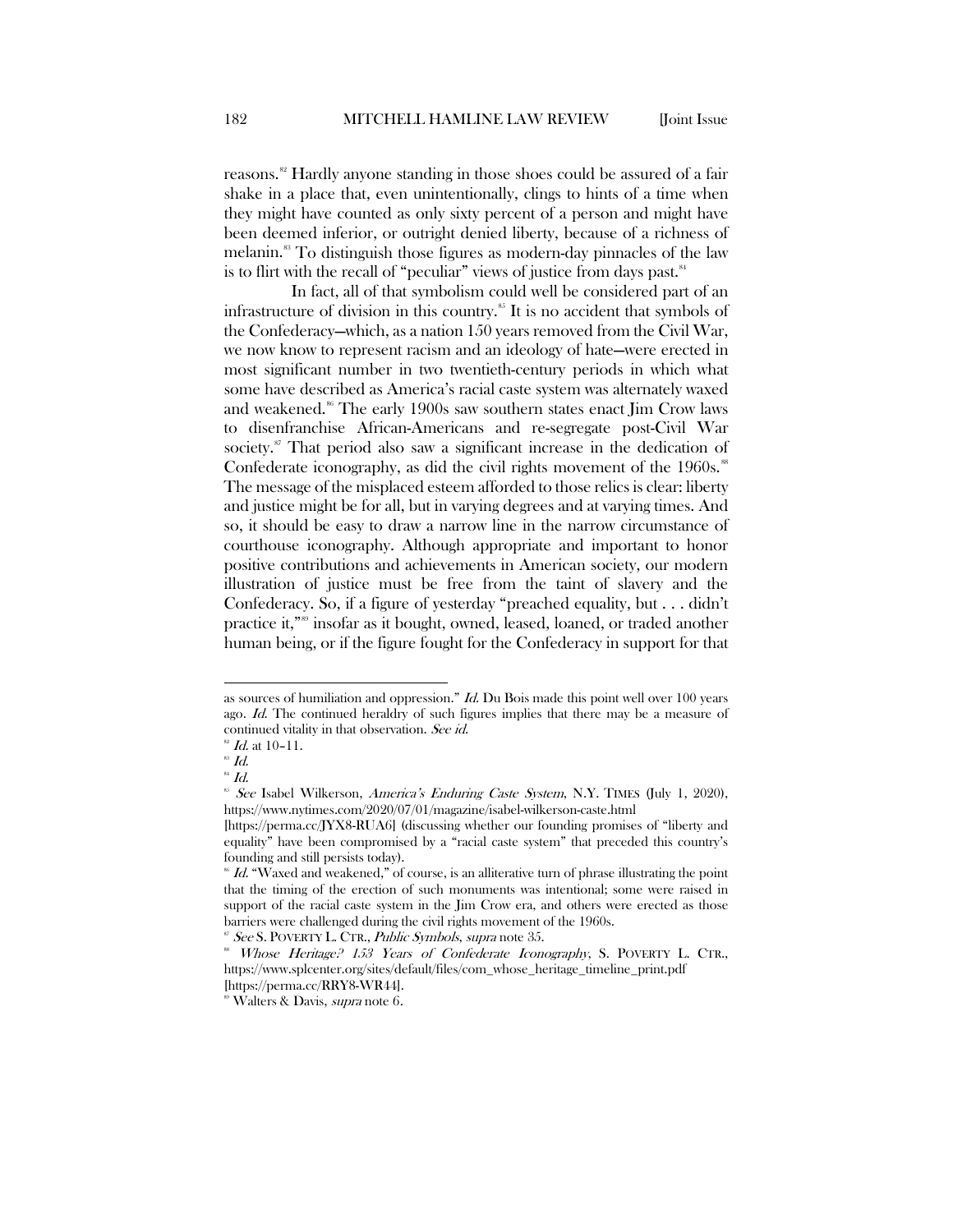<span id="page-15-0"></span>practice, then they should not be used to symbolize justice at the modern courts of today.

## VII. CONCLUSION

Law is to be practiced, and justice is to be constantly pursued because while we can and, in fact, mostly find excellence in those areas, perfection is not attainable in either of those related fields. The most pervasive symbol in American courtrooms—Lady Justice—perfectly illustrates the fallibility of our justice system. Lady Justice is not naturally blind; therefore, she is naturally partial, and she must ensure her evenhandedness and fairness by covering her own eyes with a cloth.

So too must those who practice law, and those who pursue justice demand better symbolism of justice at courthouse doors. Simply because something—slavery and its attendant racism—was normal "then" does not mean that it is acceptable now. To this point, there intentionally has been no reference to the number of symbols that dot the landscape because even one such veneration is too many. Even today, there stand nearly 800 monuments to the Confederacy across the country,<sup>[90](#page-15-1)</sup> most of which are spread across the southern United States, and dozens, if not hundreds, of which stand on courthouse grounds.<sup>[91](#page-15-2)</sup> That heraldry is not just an "innocent remembrance[] of a benign history."[92](#page-15-3) Rather, it "purposefully celebrate[s] a fictional, sanitized Confederacy" and ignores the "death, . . . [and] the enslavement, and the terror that it actually stood for."<sup>[93](#page-15-4)</sup> To the extent such reverence on courthouse grounds is given to a slaveholder who preceded the Confederacy or who did not support secession, the intent of the veneration may be pure, but the underlying imperfection remains. The horror of the Confederacy rested in its enslavement and dehumanization of people of color, and anyone who engaged in that obsolescent practice of yesterday is not someone who should be used to symbolize the modern, evolved system of justice today.

Surely there are more such illustrations sprinkled throughout courthouses across the country in the form of portraits, plaques, or other markers of significance. To allow for the expression of an idea of justice

<sup>&</sup>lt;sup>90</sup> See Whose Heritage? Public Symbols of the Confederacy, supra note 35.

<span id="page-15-2"></span><span id="page-15-1"></span>Id.; Whose Heritage: Public Symbols of the Confederacy, GOOGLE MAPS, https://www.google.com/maps/d/viewer?mid=1yDVZz93PUT3wDXpl4IqmEQiSWqNtpzA&ll=23.210013016804186%2C-99.77699332146352&z=4

<span id="page-15-4"></span><span id="page-15-3"></span><sup>[</sup>https://perma.cc/ER49-6VJC] (monument and marker map).<br><sup>92</sup> Mitch Landrieu's Speech on the Removal of Confederate Monuments in New Orleans, N.Y. TIMES (May 23, 2017), https://www.nytimes.com/2017/05/23/opinion/mitch-landrieusspeech-transcript.html [https://perma.cc/AE8K-Y8XW] (remarking on the removal of three prominent Confederate monuments in New Orleans, Louisiana).  $^{\text{\tiny{\textup{8}}}}$   $Id.$